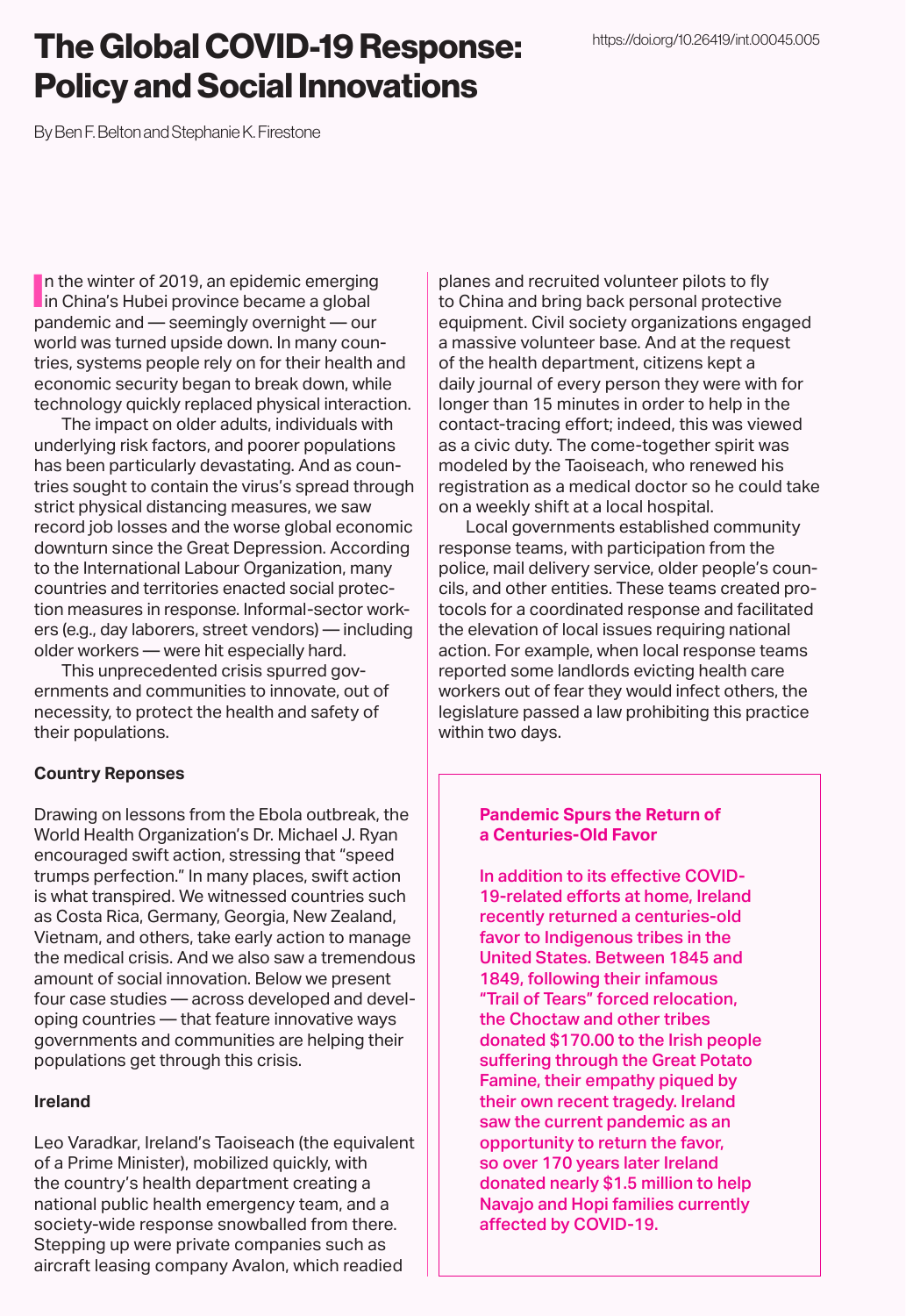The Age Friendly Ireland Network ensured priority attention to the impact on older people. An interactive mapping project created in collaboration with the health department, for example, has underpinned various community responses. The project, which was already underway prior to the pandemic, identifies clusters of older residents and maps local resources such as pharmacies, psycho-social supports, and transportation and recreation options. The coronavirus accelerated work on this project, which will also inform planning processes, such as where to build nursing homes and primary care centers. Catherine McGuigan, Chief Officer for Age Friendly Ireland, said, "I hope this community response has demonstrated what local governments can do to make it possible for older people to age in their homes and communities; if that's all that comes out of this, I'd be happy."

#### **Singapore**

On January 22, 2020, the Singapore government set up a Multi-Ministry Taskforce to coordinate a whole-of-government, nationwide effort to combat the virus quickly and effectively.1 The Taskforce implemented various measures to safeguard the health and wellbeing of seniors in Singapore. For instance, the Ministry of Health, the Ministry of Social and Family Development, and the Agency for Integrated Care worked with residential care homes on a range of safeguards, which included heightened infection control and prevention practices, access to a steady supply of Personal Protective Equipment for nursing home staff, safe distancing measures, split-zone arrangements and suspension of visitors. They also initiated testing for all 30,000 residents and staff and arranged for resident-facing staff to stay at designated accommodation facilities during the circuit breaker period.<sup>2</sup>

The government recognized community leadership as a key part of the response from the start. The government collaborated and partnered with local organizations to provide food, operate hotlines, and ensure that seniors were adequately supported during this difficult time. Older adults themselves were engaged as We present four case studies across developed and developing countries — that feature innovative ways governments and communities are helping their populations get through this crisis.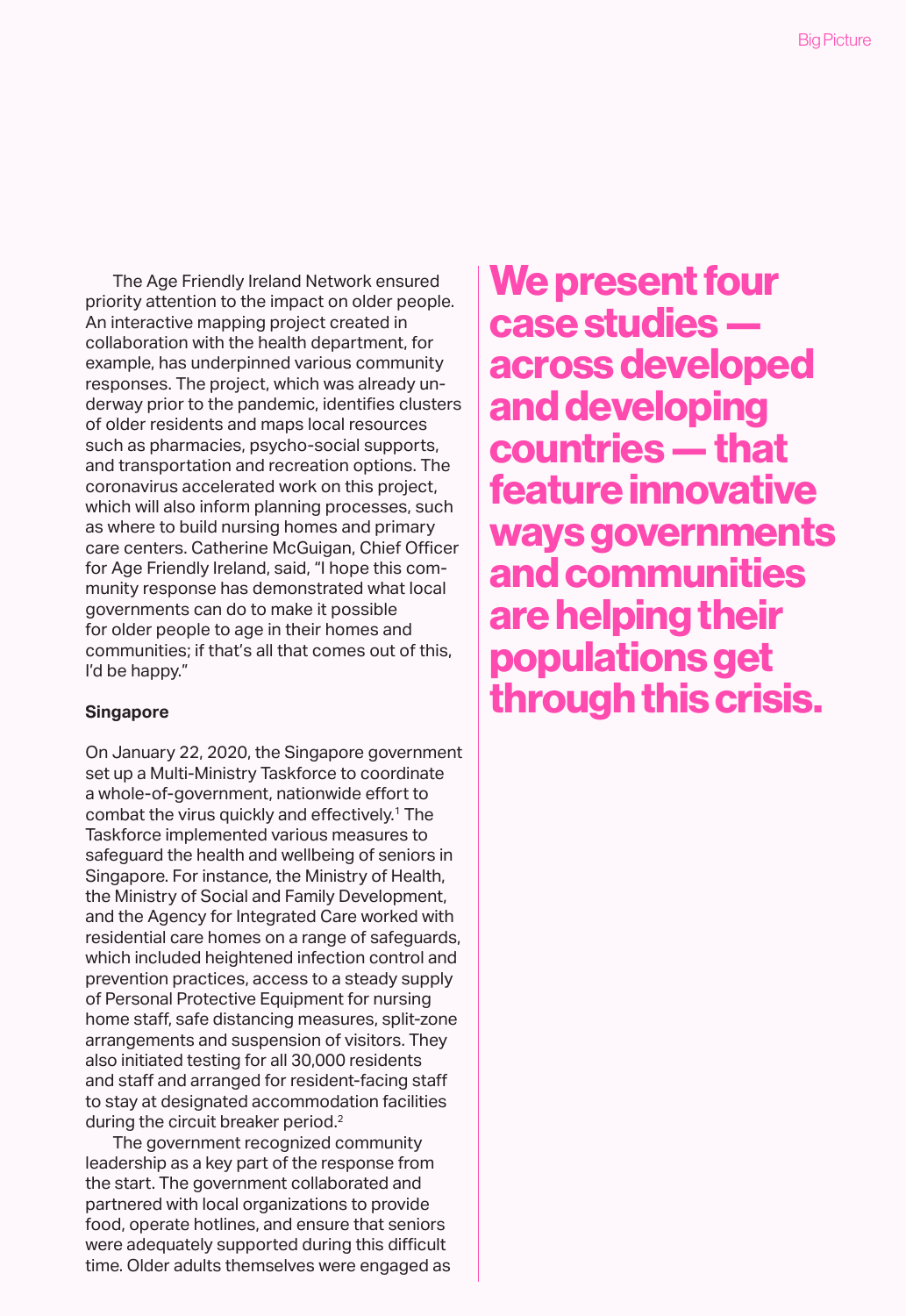volunteers–to pack essentials such as masks for frontline transit workers, distribute hand sanitizers, and staff a new helpline targeting people who are socially isolated.<sup>3</sup>

The government also enacted and enforced safe distancing rules very early. On April 3rd, the Multi-Ministry Taskforce announced a "circuit breaker" period that ultimately lasted from April 7th to June 2nd, of social distancing that included the closure of most work premises and a requirement that schools shift to remote learning.4 Early on, gathering with anyone outside one's household was pro¬hibited—even inside one's own home. This is particularly challenging in a place like Singapore, where parents often rely on grandparents for childcare, and the government ensured special arrangements for children of essential workers.

As has been the case across the globe, however, many older people found it difficult to socially isolate. The Housing Development Board collaborated with social service agencies in a targeted approach to engage elders and educate them on the importance of staying home during the circuit breaker.<sup>5</sup> Quoted in the Straits Times, Kavin Seow, the senior director of TOUCH Community Service, explained, "The hardships they have endured in the past have further strengthened the elderly's resilience and determination to hold dear to what matters to them—their freedom and independence."6

To make it easier for residents to comply with stringent social isolation measures, the InfoComm Media Development Authority (IMDA) launched a series of proactive Connectivity, Content and Accessibility<sup>7</sup> initiatives. They worked with industry to provide computers and laptops where needed and strengthen network capacity. They worked with the media and other partners to create relevant content— from exercise classes to skills development—to ensure that all residents, particularly seniors and children from low-income households, could remain connected. A newly established SG Digital Office under IMDA launched Seniors Go Mobile, which was enabled by public-private partnerships with telecommunications companies that provided inexpensive smart phones and mobile plans

to seniors,<sup>8</sup> included learning content for older adults and Digital Ambassadors to reach out and help seniors feel confident communicating and transacting digitally.9

### **Ethiopia**

Ethiopia's citizens benefited from early and decisive action from the government. To contain the pandemic, Prime Minister Abiy Ahmed declared a state of emergency and officials closed borders and schools, banned gatherings, and restricted inter-regional public transportation. Shortly after the first confirmed infections, officials freed thousands of prisoners to relieve overcrowding and sprayed disinfectant on the main streets of the capital city.

People entering the country were subject to a mandatory 14-day quarantine and physical distancing measures were enacted. As part of the state of emergency, the government banned certain employers from laying off workers and prohibited evictions and rent increases. And to support the public health response, retired and in-training medical professionals were called to serve. The government also unveiled a plan to fight the virus and its impact on several fronts, providing supports related to health care, emergency shelter, nutritional needs, agricultural production, as well as relief for vulnerable people.

As in many countries, in Ethiopia radio and television are lifelines for older people in times of crisis. HelpAge Ethiopia translated health information materials into Amharic, for distribution through mass media channels including national radio. A two-hour radio program also ran for over four weeks to educate older people on how to protect themselves and seek treatment. To combat hunger, a group of volunteers fed thousands of vulnerable people during Ramadan as mosques were reportedly closed and religious gatherings were restricted. This group plans to continue their actions as long the pandemic poses a threat.